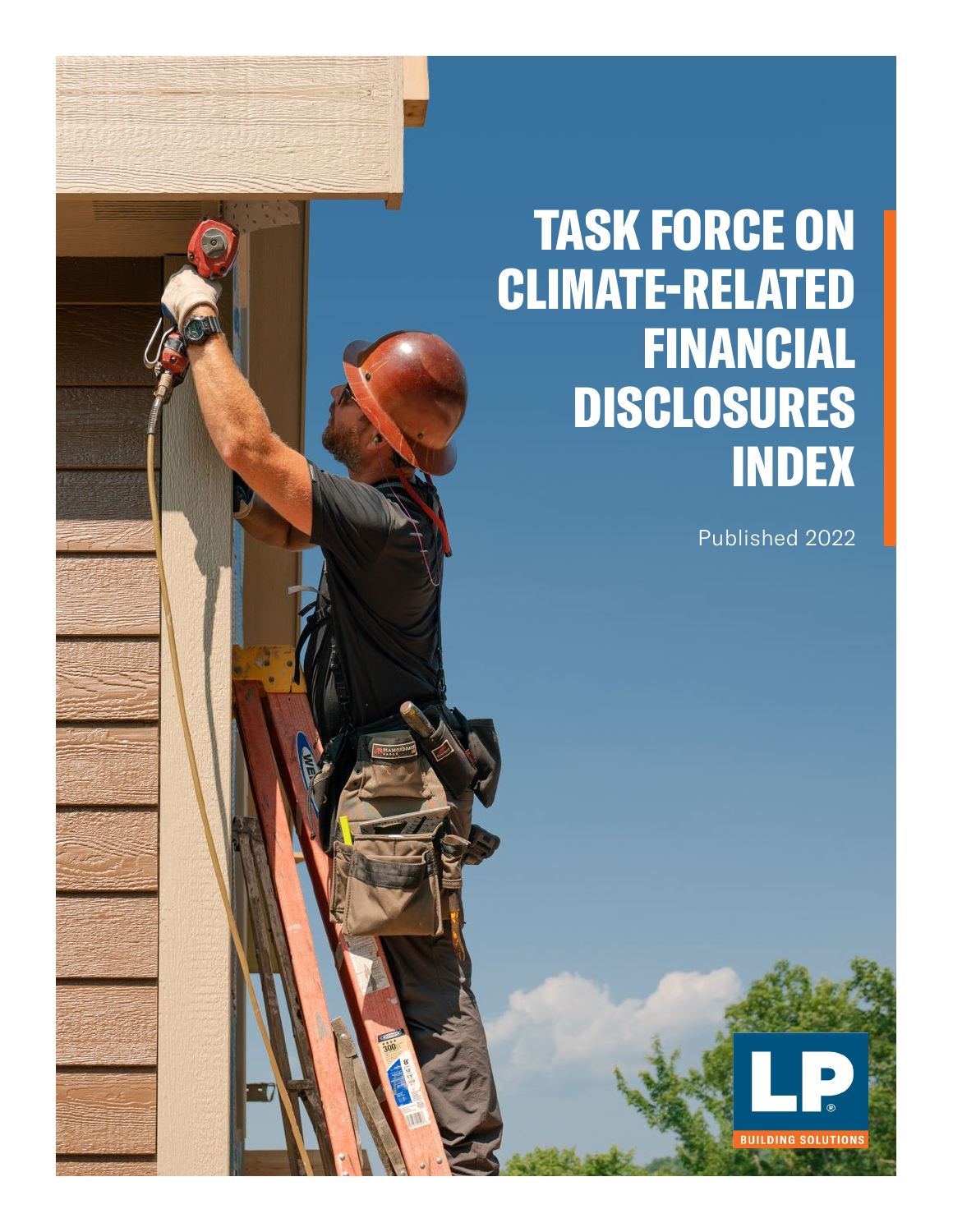## CAUTIONARY STATEMENT REGARDING FORWARD-LOOKING STATEMENTS

This report contains statements concerning Louisiana-Pacific Corporation's (LP) future results and performance that are forwardlooking statements within the meaning of the Private Securities Litigation Reform Act of 1995. Factors that could cause actual results to differ materially from those expressed or implied by the forward-looking statements include, but are not limited to, the following, which may be amplified by the invasion of Ukraine by Russia, the sanctions (including their duration), and other measures being imposed in response to this conflict, as well as any escalation or expansion of economic disruption or the conflict's current scope: impacts from public health issues (including global pandemics, such as the ongoing COVID-19 pandemic) on the economy, demand for our products or our operations, including the actions and recommendations of governmental authorities to contain such public health issues; changes in governmental fiscal and monetary policies, including tariffs, and levels of employment; changes in general economic conditions, including impacts from the ongoing COVID-19 pandemic; changes in the cost and availability of capital; changes in the level of home construction and repair and remodel activity; changes in competitive conditions and prices for our products; changes in the relationship between supply of and demand for building products; changes in the financial or business conditions of third-party wholesale distributors and dealers; changes in the relationship between supply of and demand for raw materials, including wood fiber and resins, used in manufacturing our products; changes in the cost and availability of energy, primarily natural gas, electricity, and diesel fuel; changes in the cost and availability of transportation; impact of manufacturing our products internationally; difficulties in the launch or production ramp-up of newly introduced products; unplanned interruptions to our manufacturing operations, such as explosions, fires, inclement weather, natural disasters, accidents, equipment failures, labor shortages or disruptions, transportation interruptions, supply interruptions, public health issues (including pandemics and quarantines), riots, civil insurrection or social unrest, looting, protests, strikes and street demonstrations; changes in other significant operating expenses; changes in currency values and exchange rates between the U.S. dollar and other currencies, particularly the Canadian dollar, Brazilian real and Chilean peso; changes in, and compliance with, general and industry-specific laws and regulations, including environmental and health and safety laws and regulations, the U.S. Foreign Corrupt Practices Act and anti-bribery laws, laws related to our international business operations, and changes in building codes and standards; changes in tax laws, and interpretations thereof; changes in circumstances giving rise to environmental liabilities or expenditures; warranty costs exceeding our warranty reserves; challenge to or exploitation of our intellectual property or other proprietary information by others in the industry; changes in the funding requirements of our defined benefit pension plans; the resolution of existing and future product-related litigation, environmental proceedings and remediation efforts, and other legal or environmental proceedings or matters; the effect of covenants and events of default contained in our debt instruments; the amount and timing of any repurchases of our common stock and the payment of dividends on our common stock, which will depend on market and business conditions and other considerations; and acts of public authorities, war, civil unrest, natural disasters, fire, floods, earthquakes, inclement weather and other matters beyond our control.

For additional information about factors that could cause actual results, events, and circumstances to differ materially from those described in the forward-looking statements, please refer to LP's filings with the Securities and Exchange Commission (SEC). We urge you to consider all of the risks, uncertainties, and factors identified above or discussed in such reports carefully in evaluating the forward-looking statements in this report. We cannot assure you that the results reflected in or implied by any forward-looking statement will be realized or even if substantially realized, that those results will have the forecasted or expected consequences and effects for or on our operations or financial performance. The forward-looking statements made herein are as of the date of this report. Except as required by law, LP undertakes no obligation to update any such forward-looking statements to reflect new information, subsequent events, or circumstances.

## ABOUT THIRD-PARTY INFORMATION

In this report, we rely on and refer to information regarding industry data obtained from market research, publicly available information, industry publications, U.S. government sources, and other third parties. Although we believe the information is reliable, we cannot guarantee the accuracy or completeness of the information and have not independently verified it.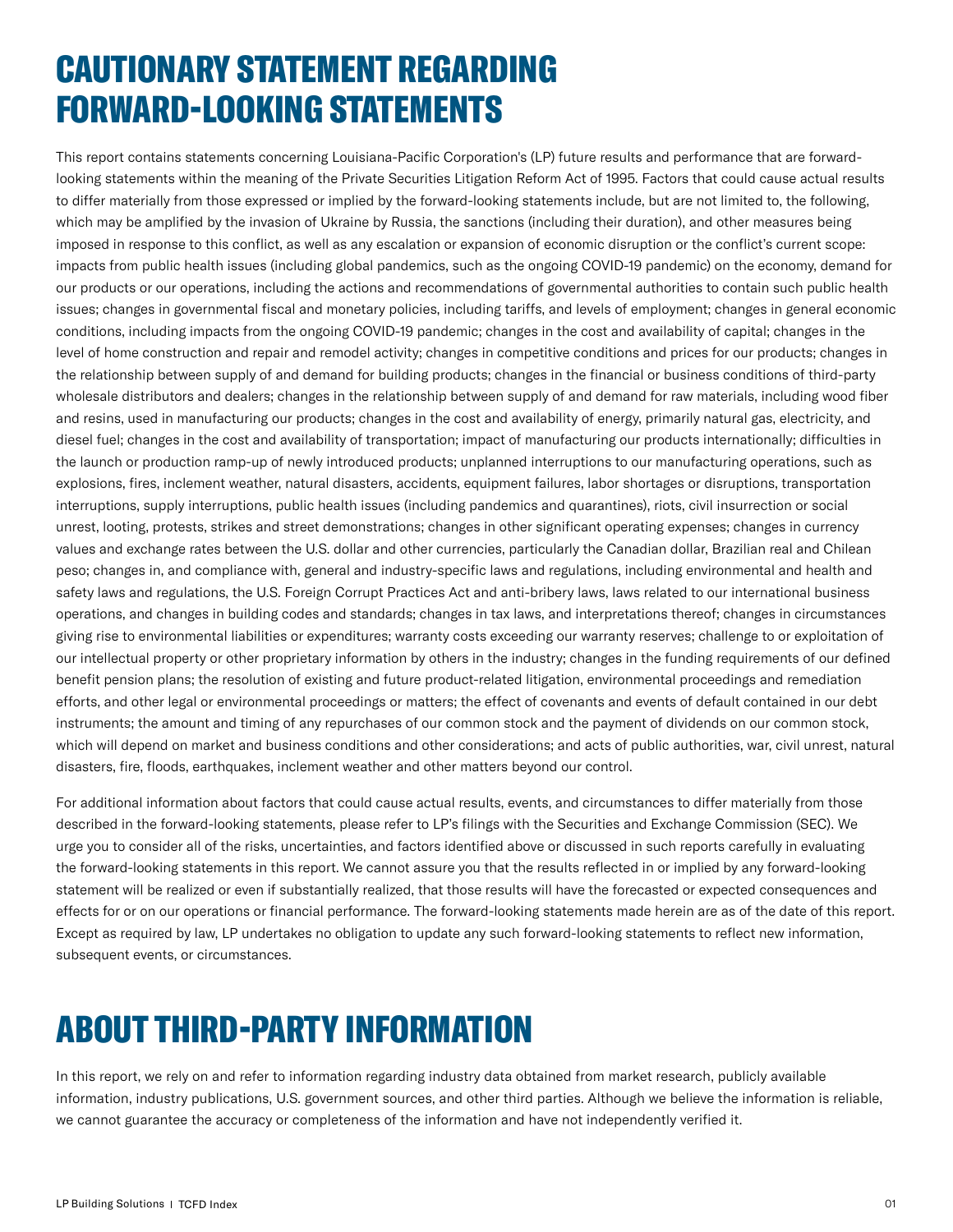## LP BUILDING SOLUTIONS: TCFD INDEX

### **Governance**

|  | 1a. Describe the<br>board's oversight of<br>climate-related risks<br>and opportunities.                       | The LP Building Solutions (LP) Governance and Corporate Responsibility Committee<br>(GCRC) provides board oversight for LP's environmental, social, and governance (ESG)<br>efforts, including those related to climate change and the identification and management<br>of climate-related risks and opportunities. Currently, three members of the GCRC serve<br>concurrently on the Finance and Audit Committee, ensuring that climate analysis and<br>disclosure is subject to internal control processes that are substantially similar to those<br>used for financial reporting. Combined with LP's ESG Executive Council (ESG Council),<br>the GCRC is responsible for providing oversight and direction for LP's ESG strategy, a<br>core part of which is dedicated to climate change, as well as annually reviewing LP's<br>climate change performance and progress. The GCRC meets at least three times per<br>year, in addition to ad hoc meetings as needed.<br>In 2021, LP's Board of Directors participated in an educational seminar about TCFD and<br>scenario analysis as part of ongoing Board education on climate-change-related topics. |  |
|--|---------------------------------------------------------------------------------------------------------------|-------------------------------------------------------------------------------------------------------------------------------------------------------------------------------------------------------------------------------------------------------------------------------------------------------------------------------------------------------------------------------------------------------------------------------------------------------------------------------------------------------------------------------------------------------------------------------------------------------------------------------------------------------------------------------------------------------------------------------------------------------------------------------------------------------------------------------------------------------------------------------------------------------------------------------------------------------------------------------------------------------------------------------------------------------------------------------------------------------------------------------------------------------------|--|
|  | 1b. Describe management's<br>role in assessing<br>and managing<br>climate-related risks<br>and opportunities. | LP's Senior Vice President (SVP), General Counsel and Corporate Secretary (GC) comprises<br>the ESG Council and, together with the SVP of Manufacturing Services and Executive<br>Vice President and Chief Financial Officer (CFO) are ultimately responsible for managing<br>climate-related risks and opportunities. All members of the ESG Council report directly to<br>the Chief Executive Officer (CEO), who serves as the Chair of the LP Board of Directors.<br>Additionally, the GC presents annual ESG updates to the Board of Directors on the<br>company's ESG strategy.<br>LP's ESG Council is a cross-functional committee comprising members of LP's executive<br>team. In addition to the GC, CFO, and the SVP of Manufacturing Services, the ESG Council<br>also includes the SVP, Chief Human Resources and Transformation Officer.                                                                                                                                                                                                                                                                                                       |  |
|  |                                                                                                               | In addition to the ESG Council, LP formed an ESG Task Force responsible for developing<br>and executing ESG strategies, which includes managing long-term risks and opportunities<br>related to climate change. The ESG Council is responsible for providing oversight and<br>guidance to the ESG Task Force. The Task Force is led by the GC and includes the VP of<br>Investor Relations and Business Development, the Director of Sustainability and Public<br>Policy, the Director of Corporate Communications, and the Director of Siding Business<br>Growth and Optimization. The ESG Council meets quarterly with the ESG Task Force to<br>discuss ESG strategies, including climate- and GHG-related initiatives and progress toward<br>achieving set goals and metrics.                                                                                                                                                                                                                                                                                                                                                                            |  |
|  |                                                                                                               | LP's Director of Sustainability and Public Policy reports to the SVP of Manufacturing<br>Services and is also a member of the ESG Task Force. The Director of Sustainability and<br>Public Policy's primary climate-related duties include:                                                                                                                                                                                                                                                                                                                                                                                                                                                                                                                                                                                                                                                                                                                                                                                                                                                                                                                 |  |
|  |                                                                                                               | • Engaging with LP's stakeholders;                                                                                                                                                                                                                                                                                                                                                                                                                                                                                                                                                                                                                                                                                                                                                                                                                                                                                                                                                                                                                                                                                                                          |  |
|  |                                                                                                               | • Overseeing the identification, assessment, and management of LP's climate-related risks<br>and opportunities; and                                                                                                                                                                                                                                                                                                                                                                                                                                                                                                                                                                                                                                                                                                                                                                                                                                                                                                                                                                                                                                         |  |
|  |                                                                                                               | • Supporting the development and integration of climate actions across LP's business.                                                                                                                                                                                                                                                                                                                                                                                                                                                                                                                                                                                                                                                                                                                                                                                                                                                                                                                                                                                                                                                                       |  |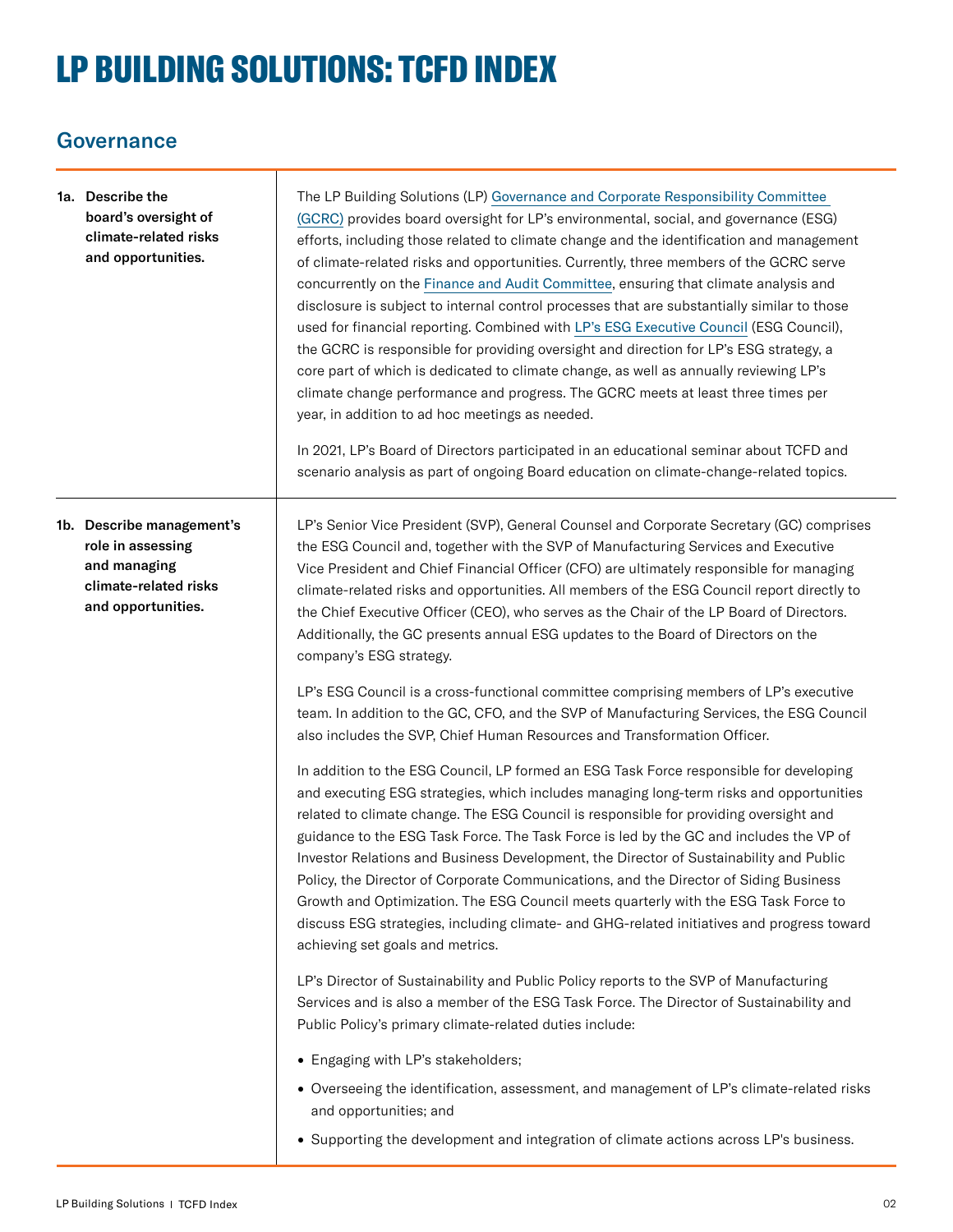### Strategy

#### 2a. Describe the climate-related risks and opportunities the organization has identified over the short, medium, and long term.

LP engaged in a robust process to identify its most pertinent climate-related risks and opportunities. Our process leveraged extensive stakeholder feedback from internal experts in forest management, operations in North and South America, procurement, logistics, product growth and innovation, legal, finance, and investor relations. Additionally, LP incorporated input from senior leaders in the business and the ESG Council into the process. Based on their intimate understanding of LP's operations, potential climate risks and opportunities were identified across different scenarios. LP utilized its enterprise risk management (ERM) framework to contextualize the likelihood and potential impact of various risks on the business across the short, medium, and long term. Through this process, LP identified eight priority risks and opportunities for further assessment and financial quantification.

#### Risks

Regulatory/policy: Changes in existing carbon pricing mechanisms, as well as new carbon pricing mechanisms, may lead to increased costs for LP. In a scenario with strong climate policy aligned with limiting global warming to well-below two degrees, carbon pricing would be expected to increase in support of climate mitigation efforts. Within LP's operational footprint, carbon pricing mechanisms exist in Canada and Chile. LP currently pays carbon taxes in Canada on a provincial basis.

Market-fiber supply: Under increasingly ambitious climate change mitigation scenarios, LP may face increasing costs when securing wood fiber supply in North and South America, as growing demand for modern solid biomass (e.g., wood pellets or chips) and carbon credits may lead to competition in LP's key wood baskets. Specifically, as demand increases, suppliers in either of these markets may begin procuring fiber from the same wood baskets as LP, thus leading to direct competition, which in turn may increase wood costs.

Physical-acute: In climate scenarios with high-temperature outcomes, extreme weather events may impact LP's operations and value chain. These events may cause business interruptions and increase operational costs due to weather-related damages at LP manufacturing facilities and/or impacts to the infrastructure that supports the transportation of materials to LP's facilities. LP's product suppliers may also face similar effects due to weather event-driven impacts at their own manufacturing facilities, which could impact their ability to supply and/or deliver materials to LP.

Physical-chronic: Chronic risks, such as extended temperature increases in a high-temperature warming scenario, may lead to shorter logging seasons in the winter, potentially constraining access to wood fiber and increasing operational costs for LP.

#### **Opportunities**

Market access and customer preference: In an ambitious climate scenario, LP may have opportunities related to expanded markets for wood product building solutions. This is primarily driven by a growing customer preference for lower-emission buildings, a market shift toward products with minimal embodied carbon<sup>[1]</sup>, as well as evolving standards to build climate resiliency in the residential and light commercial building industry.

1 The greenhouse gas emissions associated with the manufacturing, distribution, and end of life of a product that is used in the construction of a building.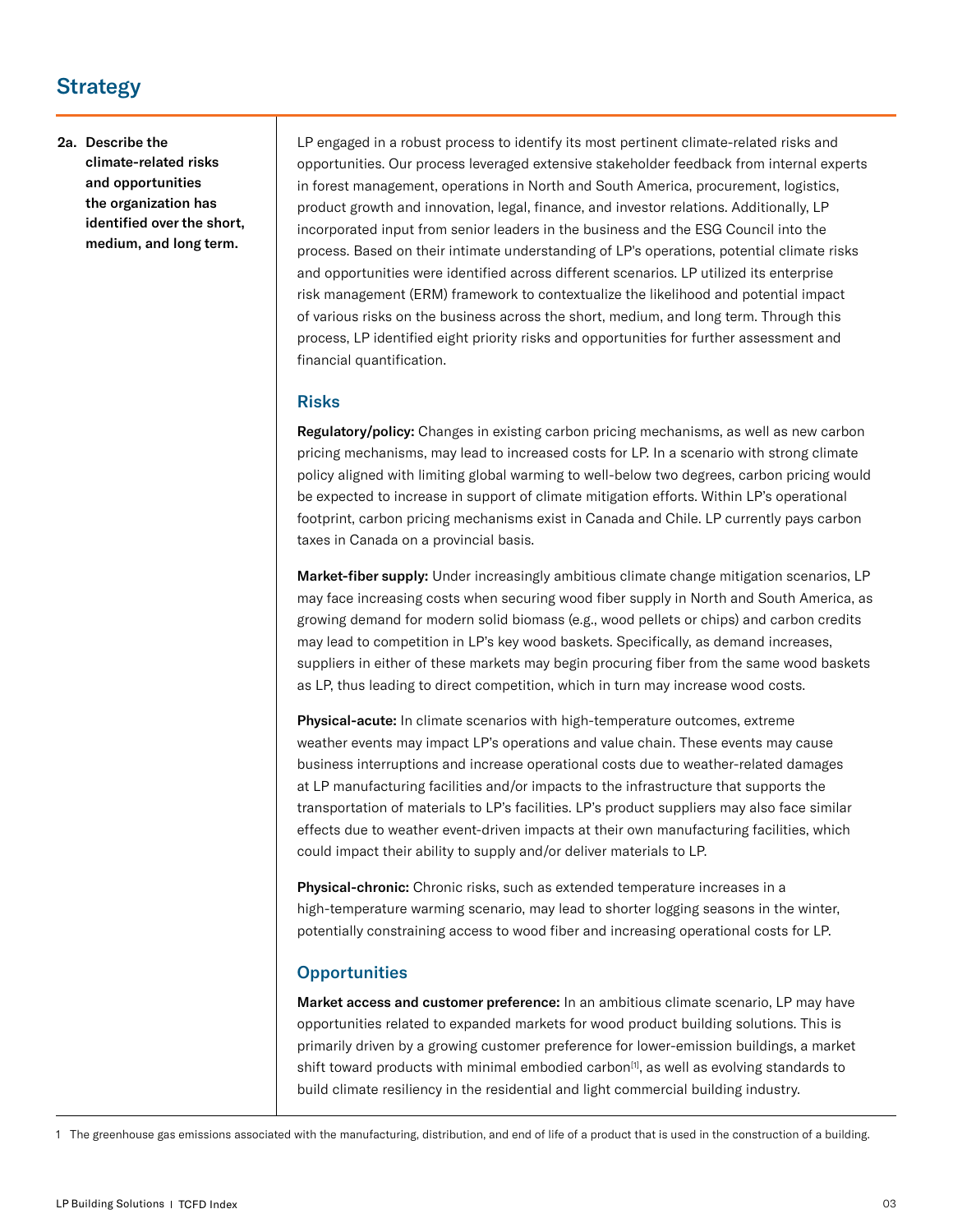## **Strategy**

T

| 2a. Describe the<br>climate-related risks<br>and opportunities<br>the organization has<br>identified over the short,<br>medium, and long term.                                  | <b>Repair and remodel market:</b> In a high-temperature climate scenario, increasingly<br>common and severe acute weather events may affect a growing number of residential<br>and commercial properties. This could potentially grow LP's market as more value-add<br>OSB Structural Solutions and LP® SmartSide® Trim & Siding products are utilized<br>for repairs and rebuilding.<br>Biomass: In an ambitious climate scenario, demand for modern solid biomass (e.g., wood<br>pellets and chips) is expected to increase significantly. LP's operations may be able to                                                                                                                                                                                                                                                                                                                                                                                            |  |
|---------------------------------------------------------------------------------------------------------------------------------------------------------------------------------|------------------------------------------------------------------------------------------------------------------------------------------------------------------------------------------------------------------------------------------------------------------------------------------------------------------------------------------------------------------------------------------------------------------------------------------------------------------------------------------------------------------------------------------------------------------------------------------------------------------------------------------------------------------------------------------------------------------------------------------------------------------------------------------------------------------------------------------------------------------------------------------------------------------------------------------------------------------------|--|
|                                                                                                                                                                                 | generate an additional revenue stream by selling biomass by-product to the modern solid<br>biomass market.                                                                                                                                                                                                                                                                                                                                                                                                                                                                                                                                                                                                                                                                                                                                                                                                                                                             |  |
| 2b. Describe the impact<br>of climate-related risks<br>and opportunities on<br>the organization's<br>businesses, strategy,<br>and financial planning.                           | LP recognizes the importance of understanding and managing climate-related risks<br>and opportunities to ensure the long-term viability of its business. As such, LP recently<br>conducted an analysis of its climate-related risks and opportunities and is currently<br>working to integrate them into its ERM process on an ongoing basis. LP identified its<br>primary product lines as a key source of potential opportunities in a low-carbon economy,<br>thereby making LP's current business model viable and robust in the face of potential<br>market and regulatory shifts. The opportunities that LP identified align with its current<br>strategy to provide low-carbon and efficiency-enhancing products to the large North<br>American and international building markets.<br>More details on LP's climate strategy will be released in its second Sustainability Report in<br>2022.                                                                    |  |
| 2c. Describe the resilience<br>of the organization's<br>strategy, taking into<br>consideration different<br>climate-related<br>scenarios, including a<br>2°C or lower scenario. | As a building solutions company, addressing climate change is fundamental to LP's<br>strategy to innovate sustainable building solutions that provide durability and resiliency<br>for our customers. LP commits to manufacturing sustainable products from renewable<br>resources with leading carbon storage attributes while being guided by the highest<br>environmental standards.<br>LP conducted a climate-related scenario analysis leveraging publicly available scenarios<br>to evaluate climate risks and opportunities. The analysis used four scenarios representing<br>different temperature pathways, including a well-below 2 °C and 1.5 °C scenario to<br>evaluate impacts in the short, medium, and long term. The opportunities that LP identified<br>through the scenario analysis align with its current strategy to provide low-carbon<br>and efficiency-enhancing products across North American and internationally-based<br>building markets. |  |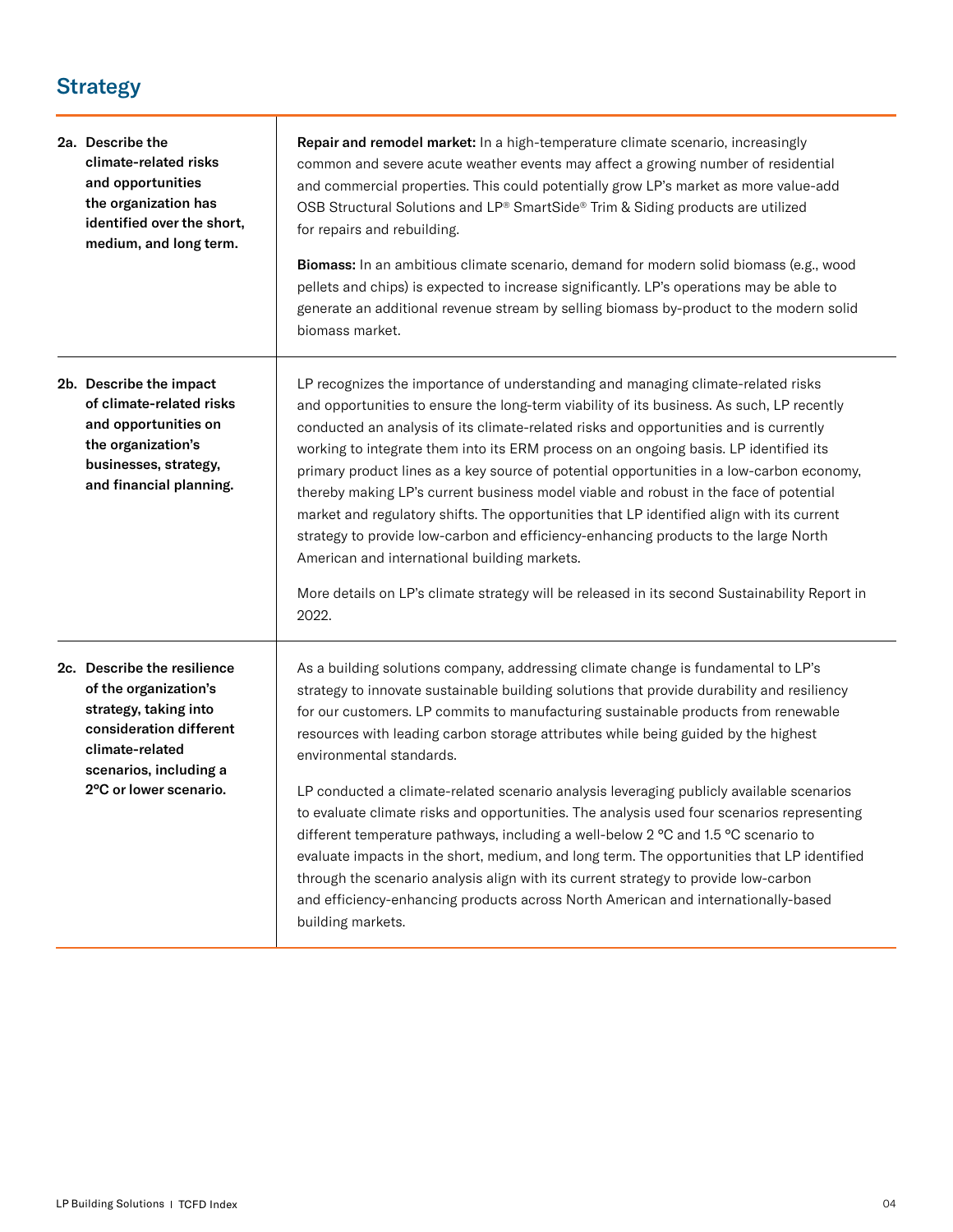## Risk Management

#### 3a. Describe the organization's processes for identifying and assessing climate-related risks.

LP uses its ERM framework to assess and prioritize organizational and ESG-related risks. To evaluate climate-related risks, LP conducted a scenario analysis in 2021 and 2022 to evaluate how regulatory, market, technology, reputation, and physical risks may affect LP's operations and value chain under several climate scenarios.

This process leveraged extensive stakeholder input from internal experts in forest management, operations in North and South America, procurement, logistics, product growth and innovation, legal, finance, and investor relations. Additionally, LP incorporated input from senior leaders in the business and the ESG Council into the process. Based on their intimate understanding of LP's business, a registry of potential climate risks and opportunities that may impact LP was identified.

LP used various climate scenarios from the International Energy Agency (IEA), the U.S. and Canadian Forest Services, the Network for Greening the Financial System (NGFS), the Intergovernmental Panel on Climate Change (IPCC), and the 4th U.S. National Climate Assessment to understand and quantify the potential impacts on LP's business. The scenarios used to identify potential climate-related risks and opportunities are:

| <b>Temperature</b> | <b>Scenario</b>           | <b>Source</b> | <b>Scenario Description</b>                                                                       |  |
|--------------------|---------------------------|---------------|---------------------------------------------------------------------------------------------------|--|
| $4°C+$             | RCP SSP3-7.0              | <b>IPCC</b>   | Represents the medium to<br>high end of the range of future<br>warming pathways                   |  |
| $2.4 °C - 3 °C$    | <b>Stated Policies</b>    | <b>IEA</b>    | Limited climate investment and<br>adoption of climate policies                                    |  |
|                    | <b>Current Policies</b>   | <b>NGFS</b>   |                                                                                                   |  |
| $1.8 °C - 2.3 °C$  | <b>Announced Policies</b> | IEA           | Robust but delayed adoption<br>of advanced technologies                                           |  |
|                    | Delayed Transition        | <b>NGFS</b>   |                                                                                                   |  |
|                    | Sustainable Development   | <b>IEA</b>    | Immediate adoption of climate<br>policies, spurring reorientation<br>toward a zero-carbon economy |  |
| 1.4 °C-1.7 °C      | Well below 2-Degrees      | <b>NGFS</b>   |                                                                                                   |  |
|                    | Net Zero                  | <b>IEA</b>    | Ambitious climate change                                                                          |  |
| 1.3 °C-1.5 °C      | Net Zero                  | <b>NGFS</b>   | mitigation policies, leading to<br>net zero emissions by 2050                                     |  |

LP plans to integrate the prioritized risks and opportunities into its ERM framework as part of our strategy development.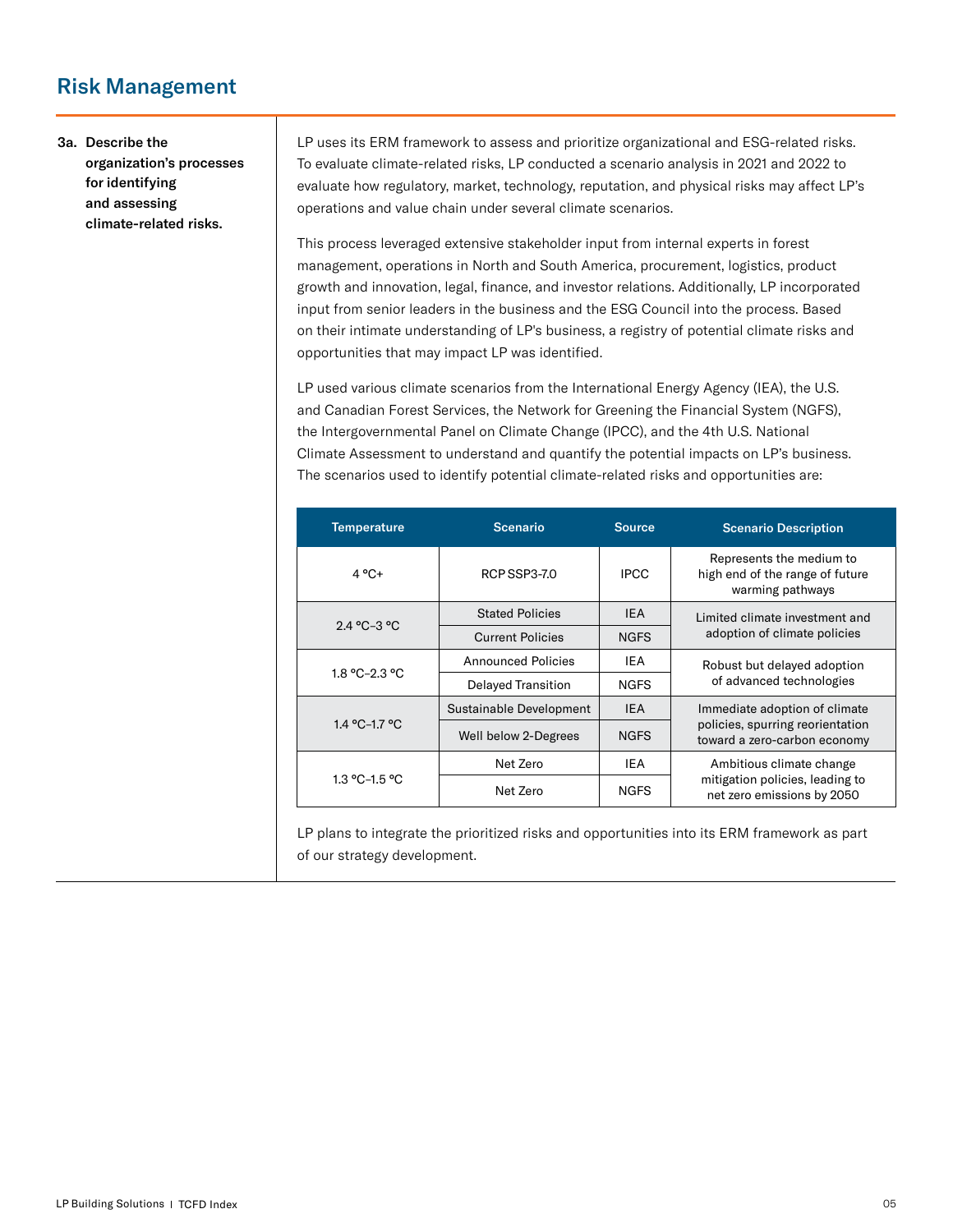## Risk Management

 $\overline{\phantom{a}}$ 

|                                                                                                                                                                             | 3b. Describe the<br>organization's processes<br>for managing<br>climate-related risks. | LP is currently using the results from its recent scenario analysis and ongoing greenhouse<br>gas (GHG) inventories to construct a comprehensive climate change strategy that will<br>integrate climate-related risks and opportunities within LP's ERM framework and guide LP's<br>response to material climate risks. LP also conducted several site vulnerability studies in<br>our Canadian operations to better understand the effects of climate change on operations<br>and on our wood fiber supply in more granular detail, providing insight into physical impacts<br>that may affect our operations in the future. Additionally, LP's forestry operations across<br>North America require specific weather conditions for harvesting. As such, climate and<br>weather indices are regularly used to evaluate annual conditions in key wood baskets and<br>optimize harvesting patterns throughout the year to mitigate the risk posed by increasingly<br>variable weather or shorter harvesting seasons.<br>More details on LP's climate strategy will be released in its second Sustainability Report<br>in 2022. |
|-----------------------------------------------------------------------------------------------------------------------------------------------------------------------------|----------------------------------------------------------------------------------------|-------------------------------------------------------------------------------------------------------------------------------------------------------------------------------------------------------------------------------------------------------------------------------------------------------------------------------------------------------------------------------------------------------------------------------------------------------------------------------------------------------------------------------------------------------------------------------------------------------------------------------------------------------------------------------------------------------------------------------------------------------------------------------------------------------------------------------------------------------------------------------------------------------------------------------------------------------------------------------------------------------------------------------------------------------------------------------------------------------------------------------|
| 3c. Describe how<br>processes for identifying,<br>assessing, and managing<br>climate-related risks<br>are integrated into the<br>organization's overall<br>risk management. |                                                                                        | LP uses multiple processes to identify and manage climate-related risks. LP uses its<br>ERM framework to identify ESG and climate risks on an ongoing basis through combined<br>stakeholder engagement and the utilization of risk management principles and financial<br>materiality thresholds. LP also conducts site-specific climate assessments to identify<br>localized risks to its forest management operations and sustainable wood supply in<br>Canada. Additionally, LP's North American forestry teams regularly use climate indices to<br>evaluate logging conditions for the upcoming year to mitigate the effects of sub-optimal<br>weather patterns.                                                                                                                                                                                                                                                                                                                                                                                                                                                          |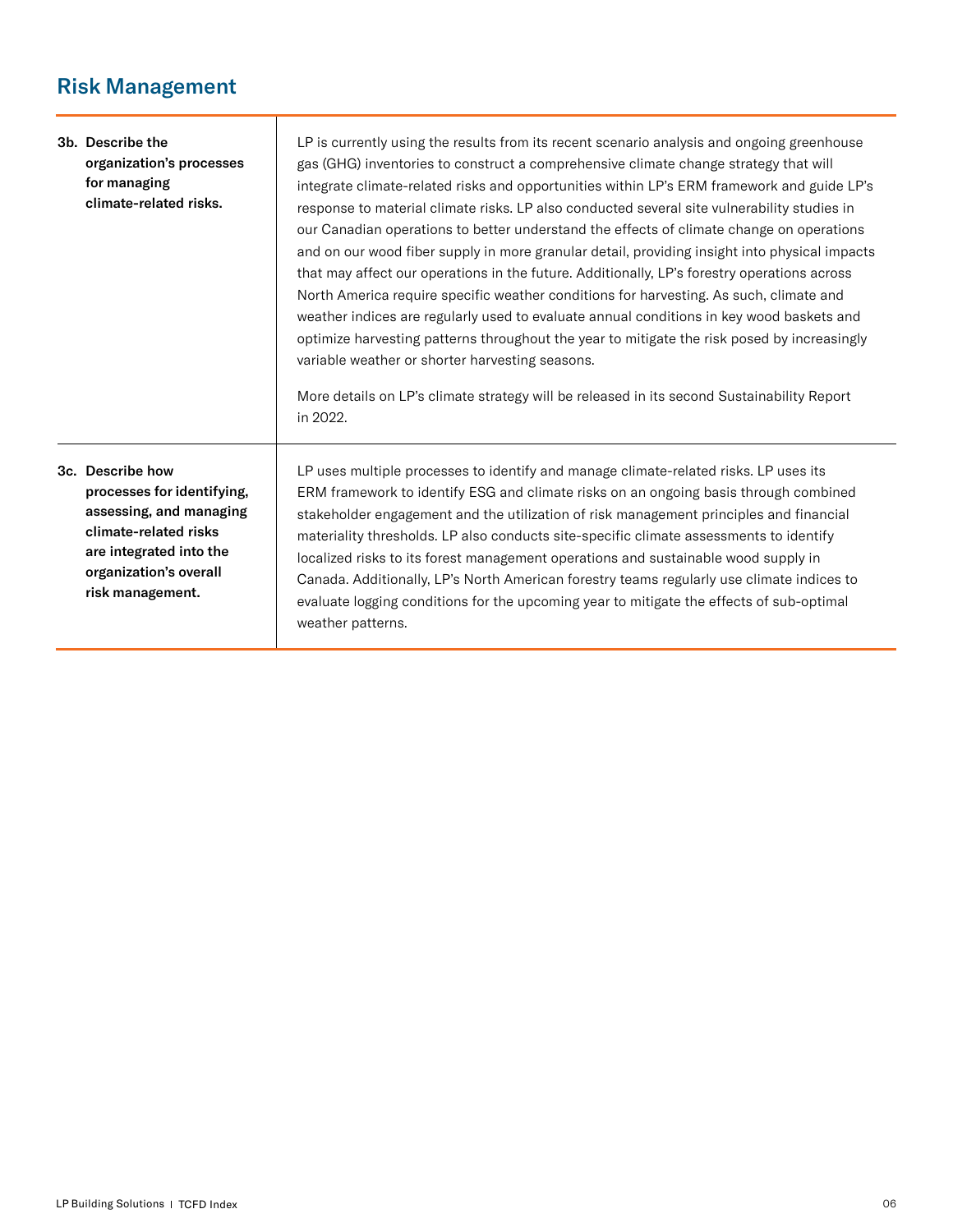### Metrics & Targets

- 4a. Disclose the metrics used by the organization to assess climate-related risks and opportunities in line with its strategy and risk management process.
- 4b. Disclose Scope 1, Scope 2, and, if appropriate, Scope 3 greenhouse gas (GHG) emissions, and the related risks.

LP tracks its GHG emissions and energy consumption across its operations and value chain. Beyond GHG emissions, LP's Sustainable Forestry Initiative (SFI®) certification program is central to advancing climate-friendly practices.

LP's Scope 1 and Scope 2 emissions are presented below. LP's 2020 Scope 1 emissions were reduced by 18% compared to 2019, and Scope 2 emissions were reduced by 3% over the same period. This was primarily a result of declining natural gas usage and temporary production curtailments due to the COVID-19 pandemic.

In 2021, LP conducted its first baseline Scope 3 assessment for calendar year 2019, as it is reflective of normal (pre-COVID-19) operations.

|                                                                                      | Metric <sup>[2]</sup>                                                                                                                               | 2019                           | 2020                         |
|--------------------------------------------------------------------------------------|-----------------------------------------------------------------------------------------------------------------------------------------------------|--------------------------------|------------------------------|
|                                                                                      | Scope 1 GHG emissions                                                                                                                               | 245,293 MT CO <sub>2</sub> e   | 200,622 MT CO <sub>2</sub> e |
|                                                                                      | Scope 2 (location-based) GHG emissions                                                                                                              | 300,699 MT CO <sub>2</sub> e   | 291,877 MT CO <sub>2</sub> e |
|                                                                                      | Scope 2 (market-based) GHG emissions                                                                                                                | 300,699 MT CO <sub>2</sub> e   | 291,877 MT CO <sub>2</sub> e |
|                                                                                      | Scope 3 GHG emissions                                                                                                                               | 1,105,023 MT CO <sub>2</sub> e |                              |
|                                                                                      |                                                                                                                                                     |                                |                              |
| 4c. Describe the<br>targets used by the<br>organization to manage<br>climate-related | LP will utilize LP's completed Scope 1 and 2 inventories as a baseline against which<br>measurable GHG reduction targets will be set in the future. |                                |                              |

2  $\,$  GHG emissions are measured in units of metric tons of carbon dioxide equivalent (MT CO $_2$ e).

risks and opportunities and performance against targets.